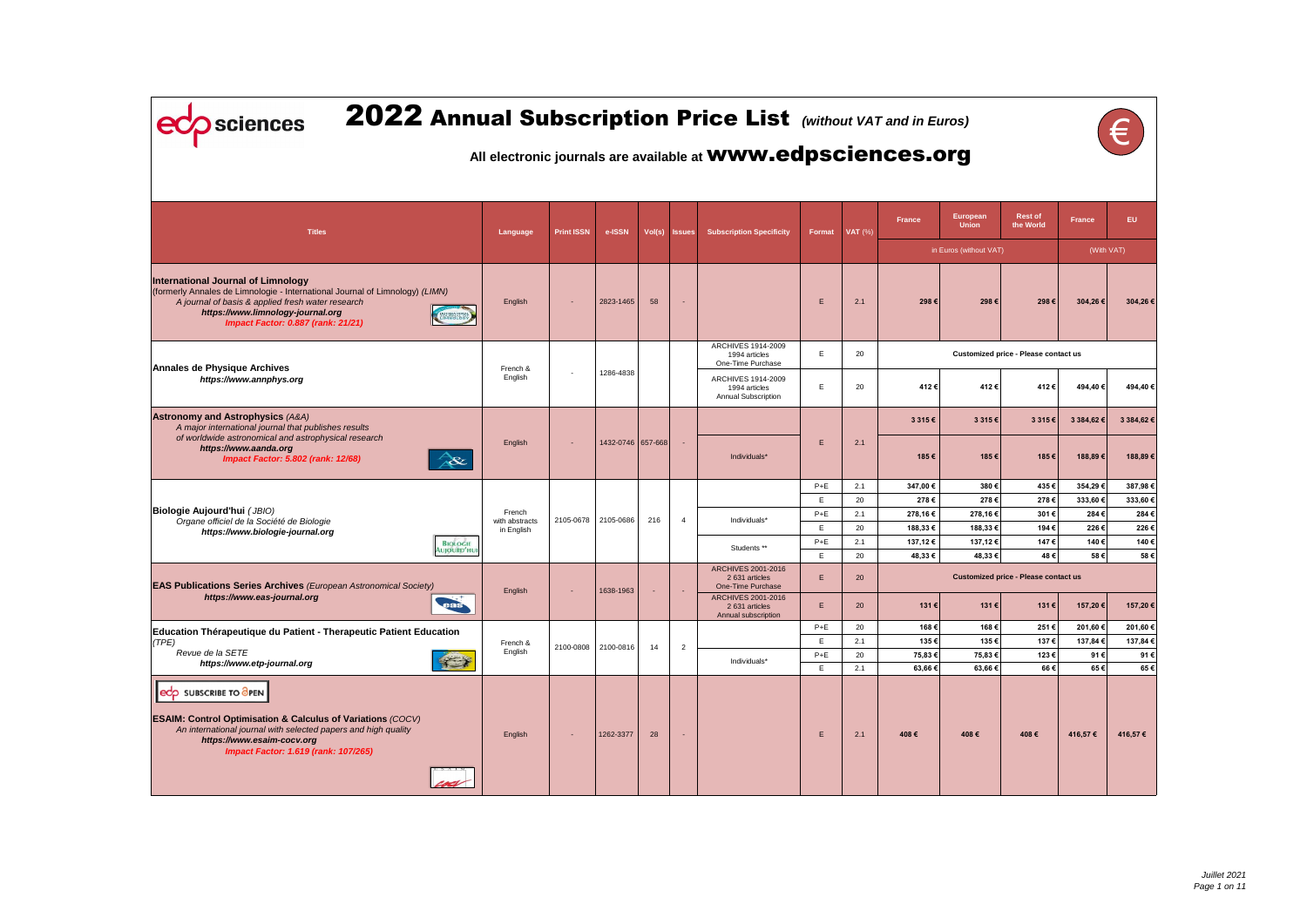ecp sciences

# 2022 Annual Subscription Price List *(without VAT and in Euros)*

### **All electronic journals are available at** www.edpsciences.org

|--|

| <b>Titles</b>                                                                                                                                                                                                                |                          | Language | <b>Print ISSN</b> | e-ISSN              |    | Vol(s) Issues            | <b>Subscription Specificity</b> |              | Format   VAT (%) | France                         | <b>European</b><br><b>Union</b> | <b>Rest of</b><br>the World | France     | EU.        |
|------------------------------------------------------------------------------------------------------------------------------------------------------------------------------------------------------------------------------|--------------------------|----------|-------------------|---------------------|----|--------------------------|---------------------------------|--------------|------------------|--------------------------------|---------------------------------|-----------------------------|------------|------------|
|                                                                                                                                                                                                                              |                          |          |                   |                     |    |                          |                                 |              |                  |                                | in Euros (without VAT)          |                             |            | (With VAT) |
| ecp SUBSCRIBE TO OPEN<br><b>ESAIM: Mathematical Modelling &amp; Numerical Analysis (M2AN)</b><br>An international journal on applied mathematics<br>https://www.esaim-m2an.org<br><b>Impact Factor: 1.716 (rank: 97/265)</b> |                          | English  |                   | 2822-7840 2804-7214 | 56 | 6                        |                                 | $P+E$        | 2.1              | 1 562 €                        | 1 562 €                         | 1 608 €                     | 1 594,80 € | 1 594,80 € |
|                                                                                                                                                                                                                              | $\mathcal{A}$            |          |                   |                     |    |                          |                                 | $\mathsf E$  | 2.1              | 1 046 €                        | 1 046€                          | 1 046 €                     | 1 067,97 € | 1 067,97 € |
| edp SUBSCRIBE TO OPEN<br><b>ESAIM: Probability &amp; Statistics (P&amp;S)</b><br>Original research papers in theoretical & practical aspects<br>https://www.esaim-ps.org<br><b>Impact Factor: 0.745 (rank: 114/125)</b>      |                          | English  | $\blacksquare$    | 1262-3318           | 26 | $\blacksquare$           |                                 | $\mathsf{E}$ | 2.1              | 237€                           | 237€                            | 237€                        | 241,98 €   | 241,98€    |
| European Physical Journal A (The) - (EPJ A)<br><b>Hadrons and Nuclei</b><br>https://epja.epj.org<br><b>Impact Factor: 3.043 (rank: 7/19)</b>                                                                                 | $\mathbb{P}[\mathbf{A}]$ | English  | 1434-6001         | 1434-601X           | 58 | 12                       |                                 |              |                  | Distributed by Springer-Verlag |                                 |                             |            |            |
| European Physical Journal - Applied Physics (The) - (EPJ AP)<br>A journal devoted to the promotion of the recent progresses<br>https://www.epjap.org<br>Impact Factor: 0.993 (rank: 143/160)                                 | AP                       | English  | $\blacksquare$    | 1286-0050           | 97 | $\overline{\phantom{a}}$ |                                 | E.           | 2.1              | 2 109€                         | 2 109€                          | 2 109€                      | 2 153,29€  | 2 153,29€  |
| European Physical Journal B (The) - (EPJ B)<br><b>Condensed Matter and Complex Systems</b><br>https://epjb.epj.org<br><b>Impact Factor: 1.500 (rank: 55/69)</b>                                                              | PJ B                     | English  | 1434-6028         | 1434-6036           | 95 | 12                       |                                 |              |                  | Distributed by Springer-Verlag |                                 |                             |            |            |
| European Physical Journal D (The) - (EPJ D)<br>Atomic, Molecular, Optical and Plasma Physics<br>https://epjd.epj.org<br><b>Impact Factor: 1.425 (rank: 29/37)</b>                                                            | $\overline{D}$           | English  | 1434-6060         | 1434-6079           | 76 | 12                       |                                 |              |                  |                                |                                 |                             |            |            |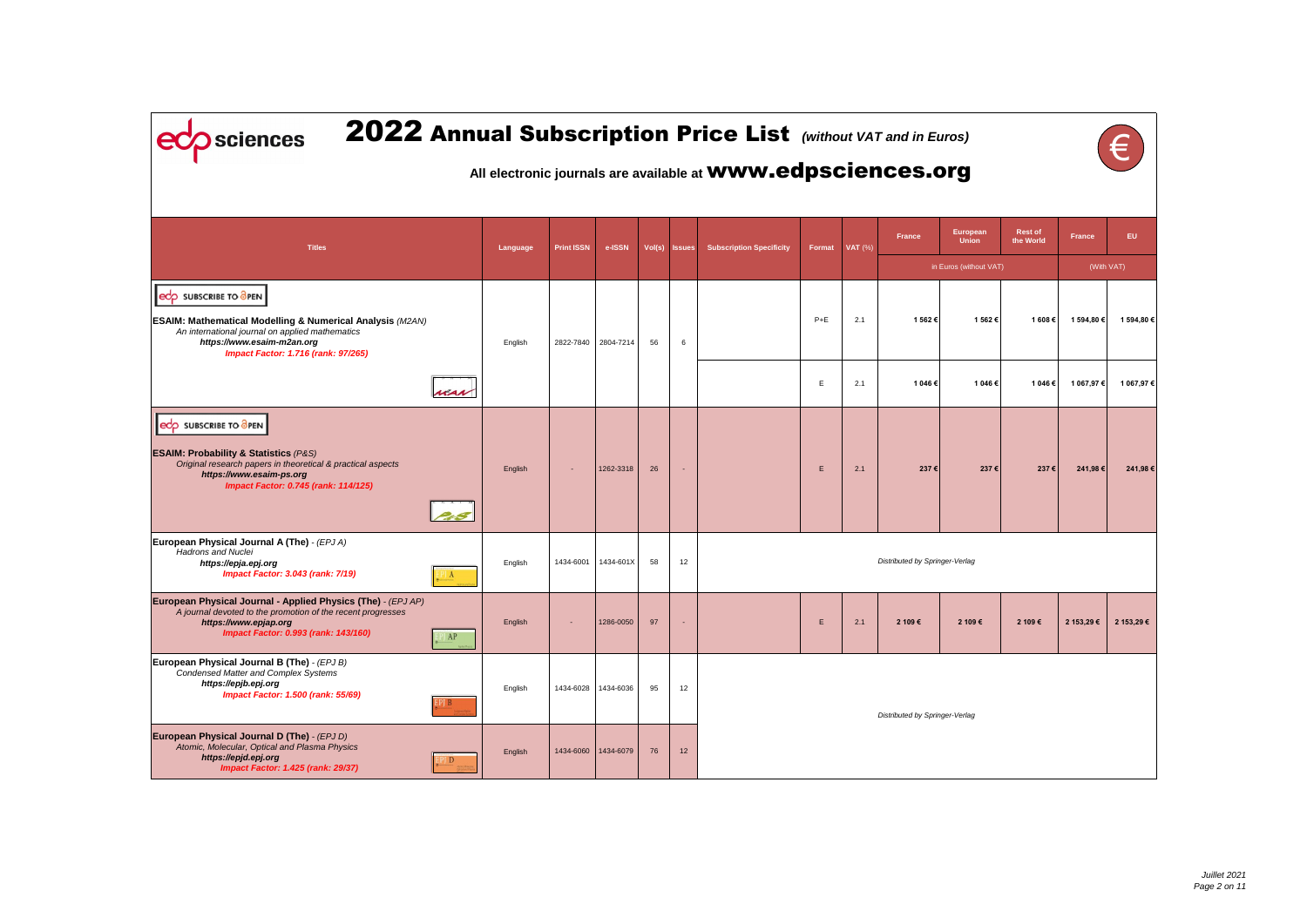| 2022 Annual Subscription Price List (Without VAT and in Euros)<br>sciences<br>All electronic journals are available at <b>WWW.edpsciences.org</b>                                     |                                  |                          |                          |                          |                          |                          |                                                                          |                |                |                                          |                          |                                             |                    |                      |
|---------------------------------------------------------------------------------------------------------------------------------------------------------------------------------------|----------------------------------|--------------------------|--------------------------|--------------------------|--------------------------|--------------------------|--------------------------------------------------------------------------|----------------|----------------|------------------------------------------|--------------------------|---------------------------------------------|--------------------|----------------------|
| <b>Titles</b>                                                                                                                                                                         |                                  | Language                 | <b>Print ISSN</b>        | e-ISSN                   |                          | Vol(s) Issues            | <b>Subscription Specificity</b>                                          | Format         | <b>VAT</b> (%) | <b>France</b>                            | European<br><b>Union</b> | <b>Rest of</b><br>the World                 | <b>France</b>      | EU.                  |
|                                                                                                                                                                                       |                                  |                          |                          |                          |                          |                          |                                                                          |                |                |                                          | in Euros (without VAT)   |                                             | (With VAT)         |                      |
| European Physical Journal E (The) - (EPJ E)<br>Soft Matter and Biological Physics<br>https://epje.epj.org<br>Impact Factor: 1.890 (rank: 104/160)                                     | EPJ E                            | English                  | 1292-8941                | 1292-895X                | 45                       | 12                       |                                                                          |                |                |                                          |                          |                                             |                    |                      |
| European Physical Journal H (The) - (EPJ H)<br><b>Historical Perspectives on Contemporary Physics</b><br>https://epjh.epj.org<br><b>Impact Factor: 0.828 (rank: 32/63)</b>            | PJH                              | English                  | 2102-6459                | 2102-6467                | 47                       | $\overline{4}$           |                                                                          |                |                | Distributed by Springer-Verlag           |                          |                                             |                    |                      |
| European Physical Journal Plus (The) - (EPJ Plus)<br>https://epjplus.epj.org<br><b>Impact Factor: 3.911 (rank: 20/85)</b>                                                             | <b>EPJ</b> Plus                  | English                  | $\overline{\phantom{a}}$ | 2190-5444                | 137                      | 12                       |                                                                          |                |                |                                          |                          |                                             |                    |                      |
| European Physical Journal - Special Topics (The) - (EPJ ST)<br>A rapid and timely publication of topical issues<br>https://epjst.epj.org<br><b>Impact Factor: 2.707 (rank: 34/85)</b> | <sup>[</sup> ST]                 | English                  | 1951-6355                | 1951-6401                | 231                      |                          |                                                                          |                |                |                                          |                          |                                             |                    |                      |
| Europhysics News (EPN)                                                                                                                                                                |                                  |                          |                          |                          |                          |                          |                                                                          |                |                | <b>Electronic version in Free Access</b> |                          |                                             |                    |                      |
| The magazine of the European physics community<br>https://www.europhysicsnews.org                                                                                                     | $\mathsf{ppn}_{\infty, \bullet}$ | English                  | 0531-7479                | 1432-1092                | 53                       | 5                        | Institutions<br>Students**                                               | $P+E$<br>$P+E$ | 20<br>20       | 116€<br>55,83 €                          | 116 €<br>55,83 €         | 140€<br>67€                                 | 139,20€<br>67€     | 139,20 €<br>67€      |
| Journal de Chimie Physique et de Physico-Chimie Biologique Archives                                                                                                                   |                                  | French & English         |                          | 0021-7689                |                          |                          | <b>ARCHIVES 1903-1999</b><br>10 432 articles<br><b>One-Time Purchase</b> | E              | 20             |                                          |                          | <b>Customized price - Please contact us</b> |                    |                      |
| https://jcp.edpsciences.org                                                                                                                                                           |                                  |                          |                          |                          |                          |                          | <b>ARCHIVES 1903-1999</b><br>10 432 articles<br>Annual subscription      | E              | 20             | 533€                                     | 533€                     | 533€                                        | 639,60 €           | 639,60€              |
|                                                                                                                                                                                       |                                  |                          |                          |                          |                          |                          | One-Time Purchase                                                        | E              | 20             |                                          |                          | Customized price - Please contact us        |                    |                      |
| Journal de Physique Archives<br>130 years and 48.500 articles<br>https://www.journaldephysique.org                                                                                    |                                  | French &<br>English      | $\overline{\phantom{a}}$ | $\overline{\phantom{a}}$ | $\overline{\phantom{a}}$ | $\overline{\phantom{a}}$ | Annual subscription                                                      | E              | 20             | 881€                                     | 881€                     | 881€                                        | 1 057,20 €         | 1 057,20 €           |
|                                                                                                                                                                                       | $\mathbf{F}$                     |                          |                          |                          |                          |                          | Individuals*                                                             | E              | 20             | 89,17€                                   | 89,17€                   | 90€                                         | 107                | 107                  |
|                                                                                                                                                                                       |                                  |                          |                          |                          |                          |                          | <b>ARCHIVES 1914-2013</b><br>8 225 articles<br>One-Time Purchase         | E              | 20             |                                          |                          | <b>Customized price - Please contact us</b> |                    |                      |
| Matériaux & Techniques (M&T)<br>La revue des matériaux industriels, leurs techniques<br>de mise en œuvre et leur utilisation                                                          |                                  | French with<br>abstracts | 0032-6895                | 1778-3771                | 110                      | $6\phantom{1}6$          | <b>ARCHIVES 1914-2012</b><br><b>Annual Subscription</b>                  | E              | 2.1            | 201€                                     | 201€                     | 201€                                        | 205,22 €           | 205,22 €             |
| https://www.mattech-journal.org                                                                                                                                                       |                                  | in English               |                          |                          |                          |                          |                                                                          | $P+E$<br>E     | 2.1<br>2.1     | 359€<br>297€                             | 463€<br>297€             | 463€<br>297€                                | 366,54€<br>303,24€ | 472,72 €<br>303,24 € |
|                                                                                                                                                                                       |                                  |                          |                          |                          |                          |                          |                                                                          | $P+E$          | 2,1            | 200,78€                                  | 200,78€                  | 217€                                        | 205€               | 205€                 |
|                                                                                                                                                                                       |                                  |                          |                          |                          |                          |                          | Student**                                                                | E              | 2.1            | 145,94 €                                 | 145,94 €                 | 149€                                        | 149€               | 149€                 |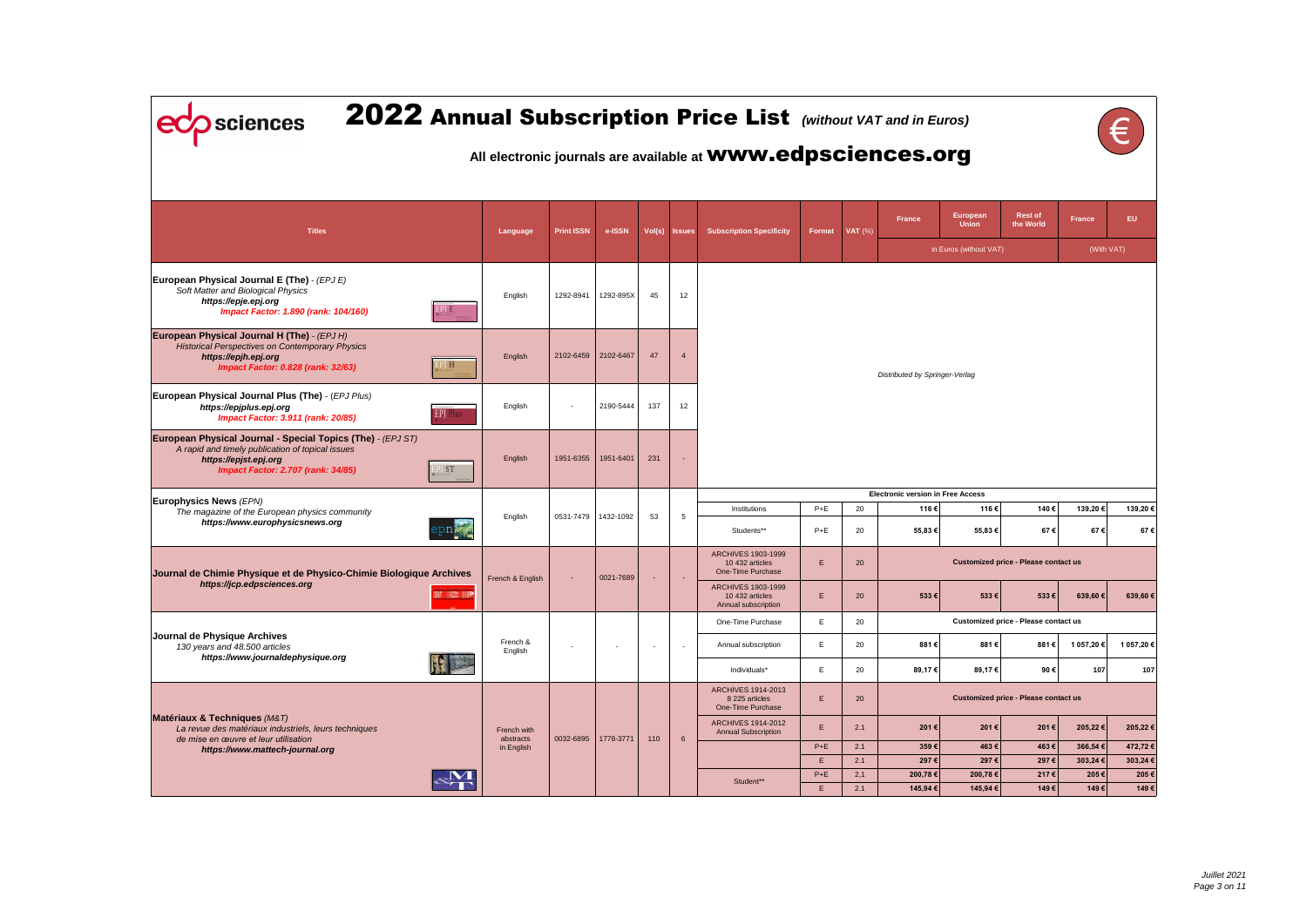| <b>Rest of</b><br><b>European</b><br><b>France</b><br>EU.<br><b>France</b><br>the World<br><b>Union</b><br><b>Titles</b><br><b>Print ISSN</b><br>e-ISSN<br>Vol(s) Issues<br>$\mathsf{VAT}$ (%)<br>Language<br><b>Subscription Specificity</b><br>Format<br>(With VAT)<br>in Euros (without VAT)<br><b>SUBSCRIBE TO OPEN</b><br>edo<br>Mathematical Modelling of Natural Phenomena (MMNP)<br>Mathematical modelling in biology, chemistry, physics,<br>378€<br>378€<br>378€<br>1760-6101<br>17<br>E<br>385,94€<br>English<br>2.1<br>$\blacksquare$<br>$\overline{\phantom{a}}$<br>https://www.mmnp-journal.org<br><b>Impact Factor: 4.157 (rank: 13/108)</b><br>of Natural Phenomen<br>$P+E$<br>621€<br>786€<br>2,1<br>758€<br>634,04€<br>E.<br>2.1<br><b>Contact us</b><br>Médecine Sciences (M/S)<br>$P+E$<br>349€<br>258€<br>2,1<br>252,69€<br>341,82€<br>Individuals*<br>Vecteur d'excellence scientifique en sciences biomédicales<br>150€<br>153€<br>Ε.<br>2.1<br>149,85€<br>149,85€<br>0767-<br>1958-5381<br>38<br>10<br>French<br>https://www.medecinesciences.org<br>0974<br>$P+E$<br>166,50€<br>286,97€<br>315€<br>170€<br>2,1<br>Impact Factor: 0.818 (rank: 133/140)<br>Teachers**<br>E.<br>2.1<br>117,53 €<br>117,53 €<br>119€<br>120€<br>120€<br>$P+E$<br>134,18€<br>189,03€<br>217€<br>137€<br>193€<br>2,1<br>Student**<br>E.<br>$88 \in$<br>2.1<br>89,13€<br>89,13€<br>91€<br>91€<br>ARCHIVES 1904-2003<br>E.<br>Customized price - Please contact us<br>20<br>7815 articles<br>One-Time Purchase<br>Metallurgical Research & Technology (METAL)<br>ARCHIVES 1904-2012<br>Ε.<br>444€<br>453,32 €<br>2.1<br>444€<br>444€<br>Annual Subscription<br>An International Journal for Steel & Other Metals<br>French &<br>2271-3646 2271-3654<br>119<br>6<br>English<br>https://www.metallurgical-research.org<br>$P+E$<br>737€<br>737€<br>760€<br>752,48€<br>2.1<br><b>Impact Factor: 1.035 (rank: 61/80)</b><br>= REVUE de<br>MÉTALLURGIE<br>Ε.<br>494€<br>494€<br>494€<br>504,37€<br>2.1<br>94€<br>112,80 €<br>Ε.<br>20<br>94 $\varepsilon$<br>94€<br>Revue de l'ACAPS<br>2118-5743   115-118  <br>$\overline{4}$<br>French<br>$\blacksquare$<br>https://www.mov-sport-sciences.org<br>82€<br>97,20€<br>Students **<br>Ε.<br>20<br>81 $\varepsilon$<br>81€<br>$P+E$<br>20<br>155,00€<br>155,00€<br>204€<br>186€<br>Individual Subscription<br>E<br>2.1<br>120,47€<br>120,47€<br>121 €<br>123€<br>Pédagogie Médicale (PMED)<br>French with<br>$P+E$<br>363€<br>363€<br>453€<br>435,60€<br>20<br>Revue internationale francophone d'éducation médicale<br>abstracts<br>1627-4784<br>23<br>1625-6484<br>Institutional Subscription<br>$\overline{4}$<br>in English &<br>https://www.pedagogie-medicale.org<br>E<br>275,67€<br>2.1<br>270€<br>270€<br>270€<br>275,67€<br>French<br><b>SIFEM</b><br>$P+E$<br>110,00€<br>132€<br>20<br>Student**<br>Ε.<br>91,09€<br>93€<br>2.1 | sciences                                             |  |  |  | 2022 Annual Subscription Price List (Without VAT and in Euros)<br>All electronic journals are available at <b>WWW.edpsciences.org</b> |  |  |  |          |
|-------------------------------------------------------------------------------------------------------------------------------------------------------------------------------------------------------------------------------------------------------------------------------------------------------------------------------------------------------------------------------------------------------------------------------------------------------------------------------------------------------------------------------------------------------------------------------------------------------------------------------------------------------------------------------------------------------------------------------------------------------------------------------------------------------------------------------------------------------------------------------------------------------------------------------------------------------------------------------------------------------------------------------------------------------------------------------------------------------------------------------------------------------------------------------------------------------------------------------------------------------------------------------------------------------------------------------------------------------------------------------------------------------------------------------------------------------------------------------------------------------------------------------------------------------------------------------------------------------------------------------------------------------------------------------------------------------------------------------------------------------------------------------------------------------------------------------------------------------------------------------------------------------------------------------------------------------------------------------------------------------------------------------------------------------------------------------------------------------------------------------------------------------------------------------------------------------------------------------------------------------------------------------------------------------------------------------------------------------------------------------------------------------------------------------------------------------------------------------------------------------------------------------------------------------------------------------------------------------------------------------------------------------------------------------------------------------------------------------------------------------------------------------------------------------------------------------------------------------------------------------------|------------------------------------------------------|--|--|--|---------------------------------------------------------------------------------------------------------------------------------------|--|--|--|----------|
|                                                                                                                                                                                                                                                                                                                                                                                                                                                                                                                                                                                                                                                                                                                                                                                                                                                                                                                                                                                                                                                                                                                                                                                                                                                                                                                                                                                                                                                                                                                                                                                                                                                                                                                                                                                                                                                                                                                                                                                                                                                                                                                                                                                                                                                                                                                                                                                                                                                                                                                                                                                                                                                                                                                                                                                                                                                                                     |                                                      |  |  |  |                                                                                                                                       |  |  |  |          |
|                                                                                                                                                                                                                                                                                                                                                                                                                                                                                                                                                                                                                                                                                                                                                                                                                                                                                                                                                                                                                                                                                                                                                                                                                                                                                                                                                                                                                                                                                                                                                                                                                                                                                                                                                                                                                                                                                                                                                                                                                                                                                                                                                                                                                                                                                                                                                                                                                                                                                                                                                                                                                                                                                                                                                                                                                                                                                     |                                                      |  |  |  |                                                                                                                                       |  |  |  |          |
|                                                                                                                                                                                                                                                                                                                                                                                                                                                                                                                                                                                                                                                                                                                                                                                                                                                                                                                                                                                                                                                                                                                                                                                                                                                                                                                                                                                                                                                                                                                                                                                                                                                                                                                                                                                                                                                                                                                                                                                                                                                                                                                                                                                                                                                                                                                                                                                                                                                                                                                                                                                                                                                                                                                                                                                                                                                                                     |                                                      |  |  |  |                                                                                                                                       |  |  |  | 385,94€  |
|                                                                                                                                                                                                                                                                                                                                                                                                                                                                                                                                                                                                                                                                                                                                                                                                                                                                                                                                                                                                                                                                                                                                                                                                                                                                                                                                                                                                                                                                                                                                                                                                                                                                                                                                                                                                                                                                                                                                                                                                                                                                                                                                                                                                                                                                                                                                                                                                                                                                                                                                                                                                                                                                                                                                                                                                                                                                                     |                                                      |  |  |  |                                                                                                                                       |  |  |  | 773,92€  |
|                                                                                                                                                                                                                                                                                                                                                                                                                                                                                                                                                                                                                                                                                                                                                                                                                                                                                                                                                                                                                                                                                                                                                                                                                                                                                                                                                                                                                                                                                                                                                                                                                                                                                                                                                                                                                                                                                                                                                                                                                                                                                                                                                                                                                                                                                                                                                                                                                                                                                                                                                                                                                                                                                                                                                                                                                                                                                     |                                                      |  |  |  |                                                                                                                                       |  |  |  |          |
|                                                                                                                                                                                                                                                                                                                                                                                                                                                                                                                                                                                                                                                                                                                                                                                                                                                                                                                                                                                                                                                                                                                                                                                                                                                                                                                                                                                                                                                                                                                                                                                                                                                                                                                                                                                                                                                                                                                                                                                                                                                                                                                                                                                                                                                                                                                                                                                                                                                                                                                                                                                                                                                                                                                                                                                                                                                                                     |                                                      |  |  |  |                                                                                                                                       |  |  |  | 349€     |
|                                                                                                                                                                                                                                                                                                                                                                                                                                                                                                                                                                                                                                                                                                                                                                                                                                                                                                                                                                                                                                                                                                                                                                                                                                                                                                                                                                                                                                                                                                                                                                                                                                                                                                                                                                                                                                                                                                                                                                                                                                                                                                                                                                                                                                                                                                                                                                                                                                                                                                                                                                                                                                                                                                                                                                                                                                                                                     |                                                      |  |  |  |                                                                                                                                       |  |  |  | 153€     |
|                                                                                                                                                                                                                                                                                                                                                                                                                                                                                                                                                                                                                                                                                                                                                                                                                                                                                                                                                                                                                                                                                                                                                                                                                                                                                                                                                                                                                                                                                                                                                                                                                                                                                                                                                                                                                                                                                                                                                                                                                                                                                                                                                                                                                                                                                                                                                                                                                                                                                                                                                                                                                                                                                                                                                                                                                                                                                     |                                                      |  |  |  |                                                                                                                                       |  |  |  | 293€     |
|                                                                                                                                                                                                                                                                                                                                                                                                                                                                                                                                                                                                                                                                                                                                                                                                                                                                                                                                                                                                                                                                                                                                                                                                                                                                                                                                                                                                                                                                                                                                                                                                                                                                                                                                                                                                                                                                                                                                                                                                                                                                                                                                                                                                                                                                                                                                                                                                                                                                                                                                                                                                                                                                                                                                                                                                                                                                                     |                                                      |  |  |  |                                                                                                                                       |  |  |  |          |
|                                                                                                                                                                                                                                                                                                                                                                                                                                                                                                                                                                                                                                                                                                                                                                                                                                                                                                                                                                                                                                                                                                                                                                                                                                                                                                                                                                                                                                                                                                                                                                                                                                                                                                                                                                                                                                                                                                                                                                                                                                                                                                                                                                                                                                                                                                                                                                                                                                                                                                                                                                                                                                                                                                                                                                                                                                                                                     |                                                      |  |  |  |                                                                                                                                       |  |  |  |          |
|                                                                                                                                                                                                                                                                                                                                                                                                                                                                                                                                                                                                                                                                                                                                                                                                                                                                                                                                                                                                                                                                                                                                                                                                                                                                                                                                                                                                                                                                                                                                                                                                                                                                                                                                                                                                                                                                                                                                                                                                                                                                                                                                                                                                                                                                                                                                                                                                                                                                                                                                                                                                                                                                                                                                                                                                                                                                                     |                                                      |  |  |  |                                                                                                                                       |  |  |  |          |
|                                                                                                                                                                                                                                                                                                                                                                                                                                                                                                                                                                                                                                                                                                                                                                                                                                                                                                                                                                                                                                                                                                                                                                                                                                                                                                                                                                                                                                                                                                                                                                                                                                                                                                                                                                                                                                                                                                                                                                                                                                                                                                                                                                                                                                                                                                                                                                                                                                                                                                                                                                                                                                                                                                                                                                                                                                                                                     |                                                      |  |  |  |                                                                                                                                       |  |  |  | 453,32€  |
|                                                                                                                                                                                                                                                                                                                                                                                                                                                                                                                                                                                                                                                                                                                                                                                                                                                                                                                                                                                                                                                                                                                                                                                                                                                                                                                                                                                                                                                                                                                                                                                                                                                                                                                                                                                                                                                                                                                                                                                                                                                                                                                                                                                                                                                                                                                                                                                                                                                                                                                                                                                                                                                                                                                                                                                                                                                                                     |                                                      |  |  |  |                                                                                                                                       |  |  |  | 752,48€  |
|                                                                                                                                                                                                                                                                                                                                                                                                                                                                                                                                                                                                                                                                                                                                                                                                                                                                                                                                                                                                                                                                                                                                                                                                                                                                                                                                                                                                                                                                                                                                                                                                                                                                                                                                                                                                                                                                                                                                                                                                                                                                                                                                                                                                                                                                                                                                                                                                                                                                                                                                                                                                                                                                                                                                                                                                                                                                                     |                                                      |  |  |  |                                                                                                                                       |  |  |  | 504,37€  |
|                                                                                                                                                                                                                                                                                                                                                                                                                                                                                                                                                                                                                                                                                                                                                                                                                                                                                                                                                                                                                                                                                                                                                                                                                                                                                                                                                                                                                                                                                                                                                                                                                                                                                                                                                                                                                                                                                                                                                                                                                                                                                                                                                                                                                                                                                                                                                                                                                                                                                                                                                                                                                                                                                                                                                                                                                                                                                     | Movement & Sport Sciences - Science & Motricité (SM) |  |  |  |                                                                                                                                       |  |  |  | 112,80 € |
|                                                                                                                                                                                                                                                                                                                                                                                                                                                                                                                                                                                                                                                                                                                                                                                                                                                                                                                                                                                                                                                                                                                                                                                                                                                                                                                                                                                                                                                                                                                                                                                                                                                                                                                                                                                                                                                                                                                                                                                                                                                                                                                                                                                                                                                                                                                                                                                                                                                                                                                                                                                                                                                                                                                                                                                                                                                                                     |                                                      |  |  |  |                                                                                                                                       |  |  |  | 97,20€   |
|                                                                                                                                                                                                                                                                                                                                                                                                                                                                                                                                                                                                                                                                                                                                                                                                                                                                                                                                                                                                                                                                                                                                                                                                                                                                                                                                                                                                                                                                                                                                                                                                                                                                                                                                                                                                                                                                                                                                                                                                                                                                                                                                                                                                                                                                                                                                                                                                                                                                                                                                                                                                                                                                                                                                                                                                                                                                                     |                                                      |  |  |  |                                                                                                                                       |  |  |  | 186€     |
|                                                                                                                                                                                                                                                                                                                                                                                                                                                                                                                                                                                                                                                                                                                                                                                                                                                                                                                                                                                                                                                                                                                                                                                                                                                                                                                                                                                                                                                                                                                                                                                                                                                                                                                                                                                                                                                                                                                                                                                                                                                                                                                                                                                                                                                                                                                                                                                                                                                                                                                                                                                                                                                                                                                                                                                                                                                                                     |                                                      |  |  |  |                                                                                                                                       |  |  |  | 123€     |
|                                                                                                                                                                                                                                                                                                                                                                                                                                                                                                                                                                                                                                                                                                                                                                                                                                                                                                                                                                                                                                                                                                                                                                                                                                                                                                                                                                                                                                                                                                                                                                                                                                                                                                                                                                                                                                                                                                                                                                                                                                                                                                                                                                                                                                                                                                                                                                                                                                                                                                                                                                                                                                                                                                                                                                                                                                                                                     |                                                      |  |  |  |                                                                                                                                       |  |  |  | 435,60€  |
|                                                                                                                                                                                                                                                                                                                                                                                                                                                                                                                                                                                                                                                                                                                                                                                                                                                                                                                                                                                                                                                                                                                                                                                                                                                                                                                                                                                                                                                                                                                                                                                                                                                                                                                                                                                                                                                                                                                                                                                                                                                                                                                                                                                                                                                                                                                                                                                                                                                                                                                                                                                                                                                                                                                                                                                                                                                                                     |                                                      |  |  |  |                                                                                                                                       |  |  |  |          |
|                                                                                                                                                                                                                                                                                                                                                                                                                                                                                                                                                                                                                                                                                                                                                                                                                                                                                                                                                                                                                                                                                                                                                                                                                                                                                                                                                                                                                                                                                                                                                                                                                                                                                                                                                                                                                                                                                                                                                                                                                                                                                                                                                                                                                                                                                                                                                                                                                                                                                                                                                                                                                                                                                                                                                                                                                                                                                     |                                                      |  |  |  |                                                                                                                                       |  |  |  |          |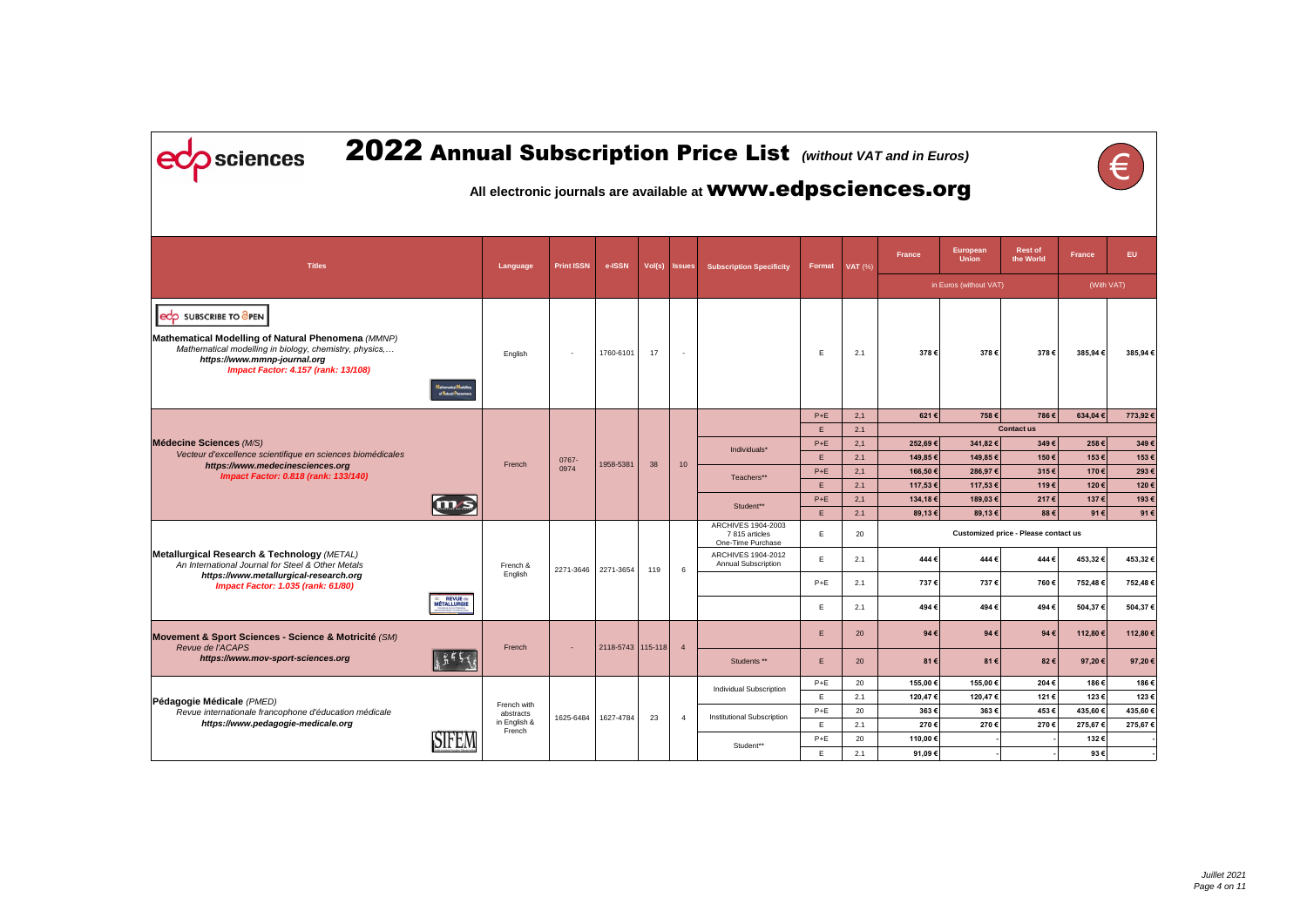| sciences                                                                                                                                                                                              |                      |                                     |                   |                     |       |                          | 2022 Annual Subscription Price List (Without VAT and in Euros)      |                |            |                  |                                 |                             |                |              |
|-------------------------------------------------------------------------------------------------------------------------------------------------------------------------------------------------------|----------------------|-------------------------------------|-------------------|---------------------|-------|--------------------------|---------------------------------------------------------------------|----------------|------------|------------------|---------------------------------|-----------------------------|----------------|--------------|
|                                                                                                                                                                                                       |                      |                                     |                   |                     |       |                          | All electronic journals are available at <b>WWW.edpsciences.org</b> |                |            |                  |                                 |                             |                |              |
| <b>Titles</b>                                                                                                                                                                                         |                      | Language                            | <b>Print ISSN</b> | e-ISSN              |       | Vol(s) Issues            | <b>Subscription Specificity</b>                                     | Format         | VAT $(%)$  | France           | <b>European</b><br><b>Union</b> | <b>Rest of</b><br>the World | <b>France</b>  | EU.          |
|                                                                                                                                                                                                       |                      |                                     |                   |                     |       |                          |                                                                     |                |            |                  | in Euros (without VAT)          |                             | (With VAT)     |              |
|                                                                                                                                                                                                       |                      |                                     |                   |                     |       |                          |                                                                     | $P+E$          | 2,1        | 156,71 €         | 235,06€                         | 265€                        | 160€           | 240€         |
| <b>Perspectives Psy (PPSY)</b>                                                                                                                                                                        |                      | French with                         |                   |                     |       |                          |                                                                     | E.             | 2.1        | 135,16€          | 135,16€                         | 136€                        | 138€           | 138€         |
| La référence de la communauté psychiatrique<br>https://www.perspectives-psy.org                                                                                                                       |                      | abstracts<br>in English &<br>French | 0031-6032         | 2118-4038           |       | $\overline{4}$           | Student/teacher**                                                   | $P+E$          | 2.1        | 100,88€          | 159,65€                         | 189€                        | 103€           | 163€         |
|                                                                                                                                                                                                       | <b>PERMITTERS</b>    |                                     |                   |                     |       |                          | Student/teacher**                                                   | Е.             | 2.1        | 85,21€           | 85,21€                          | 85€                         | 87€            | 87€          |
|                                                                                                                                                                                                       |                      |                                     |                   |                     |       |                          |                                                                     | $P+E$          | 5,5        | 98,58€           | 98,58€                          | 137€                        | 104€           | 104€         |
| <b>Photoniques (PHOTON)</b>                                                                                                                                                                           |                      |                                     |                   |                     |       |                          |                                                                     | E.             | 2.1        | 72,48 €          | 72,48€                          | 73€                         | 74,00 €        | 74,00€       |
| La revue des solutions optiques<br>https://www.photoniques.com                                                                                                                                        |                      | French                              | 1629-4475         | 2269-8418 112-117   |       | 6                        | Student**                                                           | $P+E$          | 5,5        | 61,61 €          | 61,61€                          | 96€                         | 65€            | 65€          |
| No price increase in 2022 !<br>Photoniques                                                                                                                                                            |                      |                                     |                   |                     |       |                          |                                                                     |                |            |                  |                                 |                             |                |              |
|                                                                                                                                                                                                       |                      |                                     |                   |                     |       |                          | Student**                                                           | Е.             | 2.1        | 47,99€           | 47,99€                          | 48€<br>124€                 | 49,00 €<br>63€ | 49,00€       |
|                                                                                                                                                                                                       |                      |                                     |                   |                     |       |                          | For one year<br>For Two years                                       | $P+E$<br>$P+E$ | 5,5<br>5,5 | 59,72€<br>95,73€ | 94,79€<br>137,44 €              | 164€                        | 101€           | 100€<br>145€ |
| <b>Psychologie Clinique (PSYC)</b>                                                                                                                                                                    |                      | French with                         |                   |                     |       |                          | For one year                                                        | E.             | 20         | 44,17€           | 44,17€                          | 44€                         | 53€            | 53€          |
| Actualité de la recherche en psychologie                                                                                                                                                              |                      | abstracts<br>in English &           |                   | 1145-1882 2118-4224 | 53-54 | $\overline{2}$           | For Two years                                                       | E.             | 20         | 70,83 €          | 70,83€                          | 71€                         | 85€            | 85€          |
| https://www.psycho-clinique.org                                                                                                                                                                       |                      | French                              |                   |                     |       |                          | Student** for one year                                              | $P+E$          | 5,5        | 48,34€           | 48,34€                          | 76€                         | 51€            | 51€          |
|                                                                                                                                                                                                       | psychologie clinique |                                     |                   |                     |       |                          | Student** for one year                                              | E.             | 20         | 35,83€           | 35,83€                          | 36€                         | 43€            | 43€          |
| Radioprotection (RADIOPRO)<br>Radioprotection for 40 years                                                                                                                                            |                      | English &<br>French with            |                   |                     |       |                          |                                                                     | $P+E$          | 20         | 512€             | 512€                            | 528€                        | 614,40 €       | 614,40€      |
| https://www.radioprotection.org<br><b>Impact Factor: 1.015 (rank: 258/274)</b>                                                                                                                        |                      | abstracts<br>in English             | 0033-8451         | 1769-700X           | 57    | $\overline{4}$           |                                                                     | E.             | 2.1        | 374€             | 374€                            | 374€                        | 381,85€        | 381,85€      |
| edp SUBSCRIBE TO OPEN<br><b>RAIRO - Operations Research (RO)</b><br>Exploring high level pure and applied aspects<br>https://www.rairo-ro.org<br><b>Impact Factor: 1.393 (rank: 67/84)</b>            | RO                   | English                             | $\sim$            | 2804-7303           | 56    | $6\overline{6}$          |                                                                     | E.             | 2.1        | 524€             | 524€                            | 524€                        | 535,00 €       | 535,00€      |
| eco SUBSCRIBE TO OPEN<br>RAIRO - Theoretical Informatics and Applications (ITA)<br>Exploring theoretical computer science<br>https://www.rairo-ita.org<br><b>Impact Factor: 0.435 (rank: 106/110)</b> | (65)                 | English                             | $\sim$            | 2804-7346           | 56    | $\overline{\phantom{a}}$ |                                                                     | E              | 2.1        | 450€             | 450€                            | 450€                        | 459,45 €       | 459,45€      |

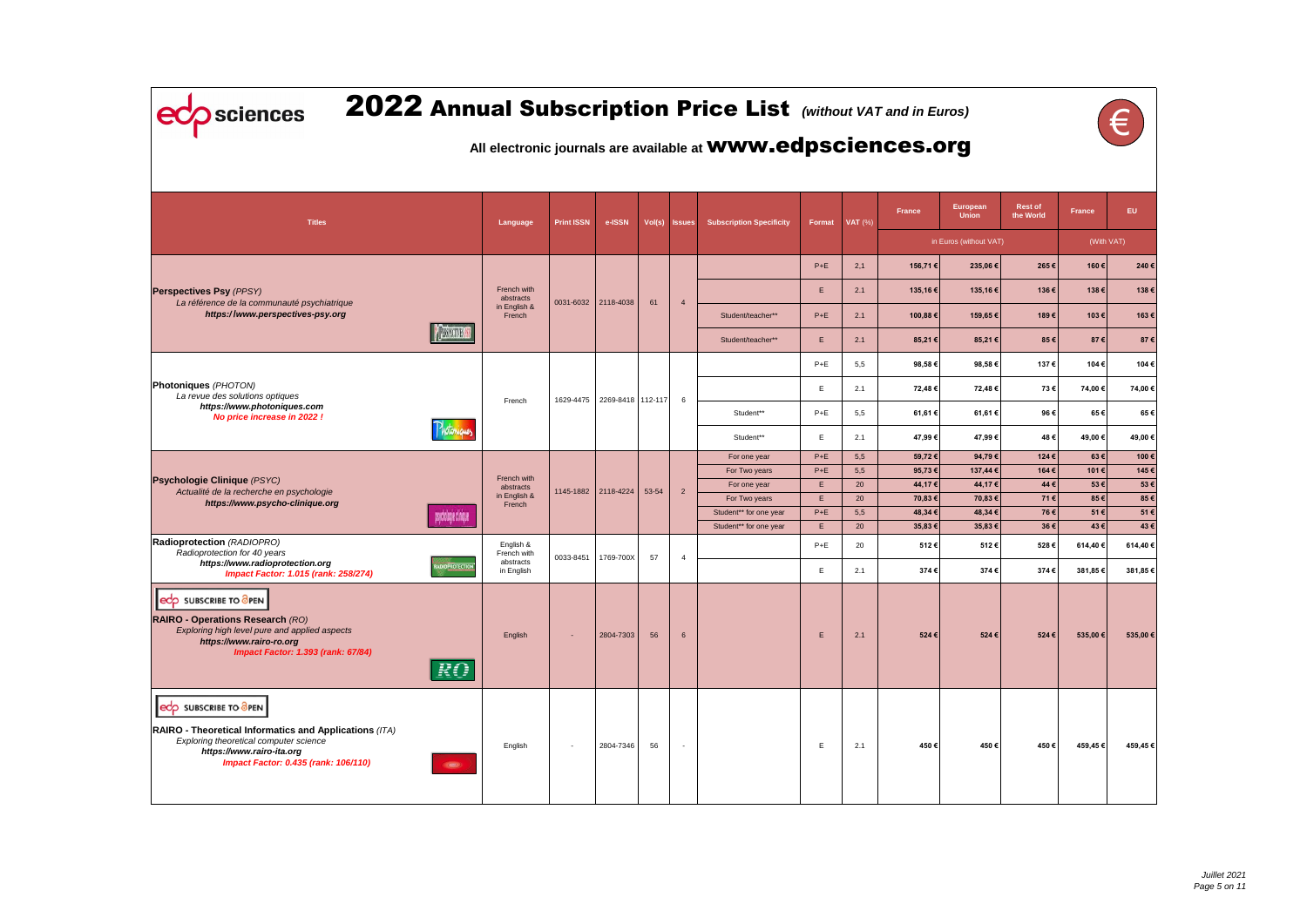| 2022 Annual Subscription Price List (Without VAT and in Euros)<br>Sciences                                                                                                                                                                                                                                                                                                                                                                                                                                                                                                                                                                                                       |          |                   |           |           |               | All electronic journals are available at <b>WWW.edpsciences.org</b> |        |                |                                                                    |                                 |                             |               |         |
|----------------------------------------------------------------------------------------------------------------------------------------------------------------------------------------------------------------------------------------------------------------------------------------------------------------------------------------------------------------------------------------------------------------------------------------------------------------------------------------------------------------------------------------------------------------------------------------------------------------------------------------------------------------------------------|----------|-------------------|-----------|-----------|---------------|---------------------------------------------------------------------|--------|----------------|--------------------------------------------------------------------|---------------------------------|-----------------------------|---------------|---------|
| <b>Titles</b>                                                                                                                                                                                                                                                                                                                                                                                                                                                                                                                                                                                                                                                                    | Language | <b>Print ISSN</b> | e-ISSN    |           | Vol(s) Issues | <b>Subscription Specificity</b>                                     | Format | <b>VAT</b> (%) | <b>France</b>                                                      | <b>European</b><br><b>Union</b> | <b>Rest of</b><br>the World | <b>France</b> | EU.     |
|                                                                                                                                                                                                                                                                                                                                                                                                                                                                                                                                                                                                                                                                                  |          |                   |           |           |               |                                                                     |        |                |                                                                    | in Euros (without VAT)          |                             | (With VAT)    |         |
| Reflets de la Physique (REFDP)<br>Outil de communication privilégié de la SFP<br>ਵ≥<br>https://www.refletsdelaphysique.fr                                                                                                                                                                                                                                                                                                                                                                                                                                                                                                                                                        | French   | 1953-<br>793X     | 2102-6777 | $72 - 75$ |               |                                                                     |        |                | <b>Free Access</b><br>Distributed by Société Française de Physique |                                 |                             |               |         |
| Revue Française de Géotechnique (RFG)                                                                                                                                                                                                                                                                                                                                                                                                                                                                                                                                                                                                                                            |          |                   |           |           |               |                                                                     | $P+E$  | 20             | 216€                                                               | 238€                            | 270€                        | 259,20€       | 285,60€ |
| https://www.geotechnique-journal.org<br><b>Teacher</b>                                                                                                                                                                                                                                                                                                                                                                                                                                                                                                                                                                                                                           | French   | 0181-0529         | 2493-8653 | $\sim$    | 170-173       |                                                                     | E      | 20             | 173€                                                               | 173€                            | 173€                        | 207,60 €      | 207,60€ |
| $P+E =$ Print and Electronic Single site only; $E =$ Electronic only Single site only; $P =$ Print only<br>Prices for most journals which are published in both printed and electronic versions or printed version only include shipping charges. Customers from European Union countries must provide their VAT identification number if<br>* Please note that individuals subscription rates are available to those members of institutes who can prove that their institute has already a full-price<br>** Please note that students subscription rates are available on required presentation of attendance attestation at school or university, institutional subscription. |          |                   |           |           |               |                                                                     |        |                |                                                                    |                                 |                             |               |         |
| Various options available: for any multi-sites and consortia quote, full collection package, license request, please contact: subscribers@edpsciences.org                                                                                                                                                                                                                                                                                                                                                                                                                                                                                                                        |          |                   |           |           |               |                                                                     |        |                |                                                                    |                                 |                             |               |         |
| Price List in US\$ available for clients in the USA and China : see "Librarian/Institutional Information section" at https://www.edpsciences.org                                                                                                                                                                                                                                                                                                                                                                                                                                                                                                                                 |          |                   |           |           |               |                                                                     |        |                |                                                                    |                                 |                             |               |         |
| Prices listed above are for 1 site only and less than 10 000 FTE                                                                                                                                                                                                                                                                                                                                                                                                                                                                                                                                                                                                                 |          |                   |           |           |               |                                                                     |        |                |                                                                    |                                 |                             |               |         |
| Detailed information on access policy, registration, license agreement, etc., are available at https://www.edpsciences.org<br>Please do not forget to provide us with your annual license and IP addresses.                                                                                                                                                                                                                                                                                                                                                                                                                                                                      |          |                   |           |           |               |                                                                     |        |                |                                                                    |                                 |                             |               |         |
| S2O - Subscribe to Open is one of the transformative models that aim to move subscription journals to Open Access (OA). S2O does this by maintaining the existing customer and subscriber relationships that know and value th<br>asked to subscribe as usual, and as long as EDP Sciences receive the expected subscription income, then the current volume will be made available to all in fully open access.                                                                                                                                                                                                                                                                 |          |                   |           |           |               |                                                                     |        |                |                                                                    |                                 |                             |               |         |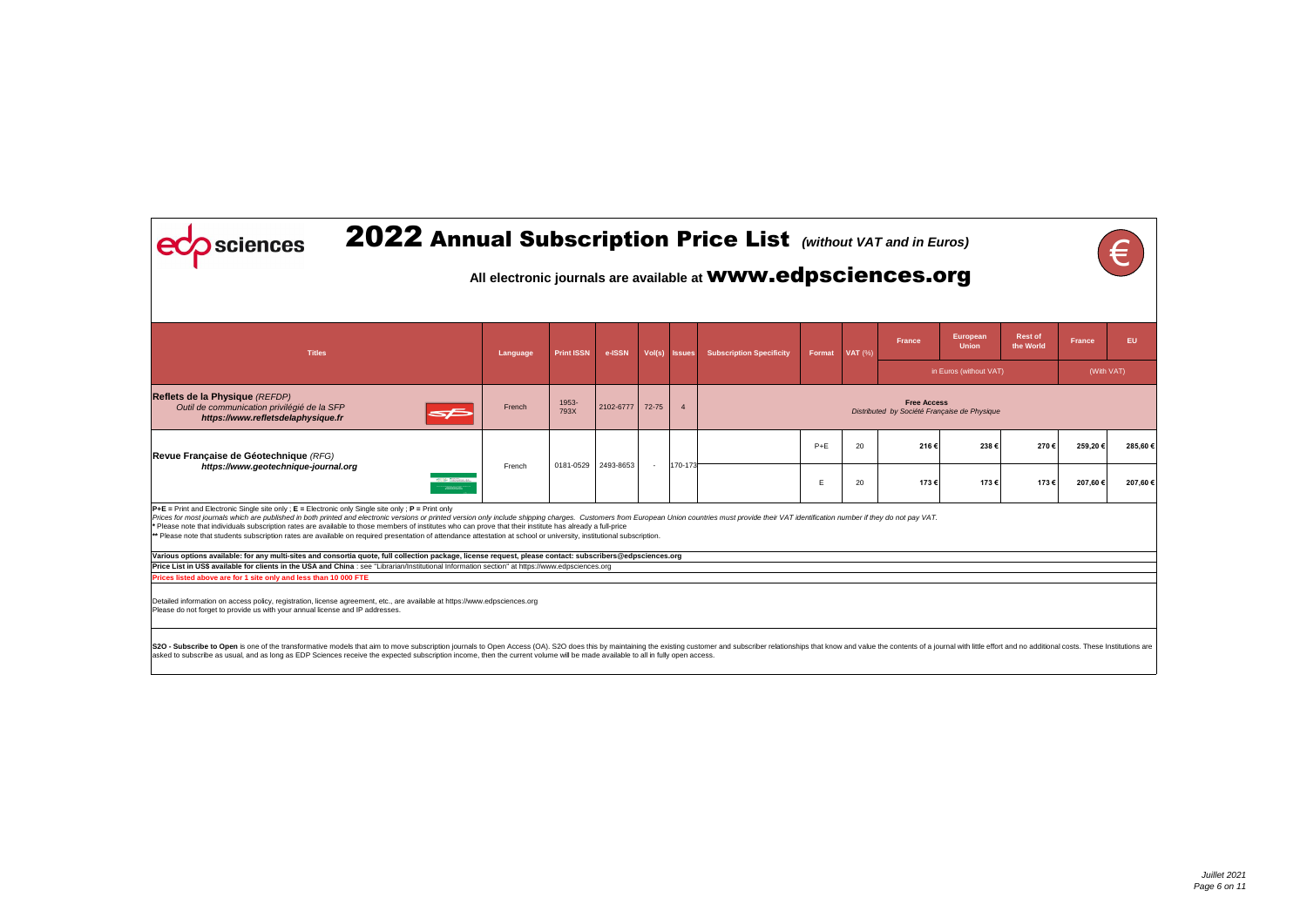eco sciences

## 2022 Annual Subscription Price List *(without VAT and in Euros)*

| Euros)                   |                             |               |    |
|--------------------------|-----------------------------|---------------|----|
| org                      |                             |               |    |
| European<br><b>Union</b> | <b>Rest of</b><br>the World | <b>France</b> | EU |
| in Euros (without VAT)   |                             | (With VAT)    |    |

| eco open        |  |
|-----------------|--|
| $e^{\phi}$ open |  |
| $\epsilon$      |  |
| $\epsilon$      |  |
| $e^{\phi}$ open |  |
| $e^{\phi}$ open |  |
| $\epsilon$      |  |
| $e^{\phi}$ open |  |
| $\epsilon$      |  |
| ecoppen         |  |

### **All electronic journals are available at** www.edpsciences.org

| <b>Titles</b>                                                                                                                                                                                                                                    |                                | Language            | <b>Print ISSN</b> | e-ISSN    |    | Vol(s) Issues            | <b>Subscription Specificity</b> | <b>Format</b> | <b>VAT</b> (%) | <b>France</b>      | European<br><b>Union</b> |
|--------------------------------------------------------------------------------------------------------------------------------------------------------------------------------------------------------------------------------------------------|--------------------------------|---------------------|-------------------|-----------|----|--------------------------|---------------------------------|---------------|----------------|--------------------|--------------------------|
|                                                                                                                                                                                                                                                  |                                |                     |                   |           |    |                          |                                 |               |                |                    | in Euros (without        |
| <b>OPEN ACCESS JOURNALS</b>                                                                                                                                                                                                                      |                                |                     |                   |           |    |                          |                                 |               |                |                    |                          |
| 4Open<br>A multidisciplinary Open Access journal<br>https://www.4open-sciences.org                                                                                                                                                               | 4 Open                         | English             |                   | 2557-0250 |    | ч.                       |                                 |               |                | <b>Open Access</b> |                          |
| Acta Acustica (formerly Acta Acustica united with Acustica)<br>The journal of the European Acoustics Association<br>https://acta-acustica.edpsciences.org                                                                                        |                                | English             |                   | 2681-4617 | 6  | $\blacksquare$           |                                 |               |                |                    |                          |
| <b>Aquatic Living Resources (ALR)</b><br>Fisheries sciences, aquaculture, aquatic biology & ecology<br>https://www.alr-journal.org<br><b>Impact Factor: 1.885 (rank: 29/55)</b>                                                                  | ATR                            | English             |                   | 1765-2952 | 35 | ×.                       |                                 |               |                | <b>Open Access</b> |                          |
| Bio Web of Conferences (Bio WoC)<br>Open-access proceedings in Biology<br>https://www.bio-conferences.org                                                                                                                                        | <b>IO</b> Web of Conference    | English             |                   | 2117-4458 |    | $\overline{\phantom{a}}$ |                                 |               |                | <b>Open Access</b> |                          |
| <b>Cahiers Agricultures (CAGRI)</b><br>Mainly French language scientific journal on world farming<br>systems, how they are changing and their role in society<br>https://www.cahiersagricultures.fr<br><b>Impact Factor: 1.053 (rank: 65/91)</b> |                                | English &<br>French |                   | 1777-5949 | 31 | ٠                        |                                 |               |                | <b>Open Access</b> |                          |
| Climatologie<br>The journal is funded by the International Association of Climatology<br>https://climatology.edpsciences.org/                                                                                                                    | Climatologie<br>$\ln \delta$ s | French              |                   | 2413-5380 | 19 | $\overline{a}$           |                                 |               |                | <b>Open Access</b> |                          |

| <b>Regist</b>                                                                                                                                                              |                     |                          |           |     |                    |
|----------------------------------------------------------------------------------------------------------------------------------------------------------------------------|---------------------|--------------------------|-----------|-----|--------------------|
| E3S Web of Conferences (E3S WoC)<br>Open-access proceedings in Environment, Energy<br>and Earth Sciences<br><b>3S</b> Web of Conference<br>https://www.e3s-conferences.org | English             |                          | 2267-1242 | н.  | <b>Open Access</b> |
| Earth Sciences Bulletin (BSGF) formerly Bulletin de la Société Géologique de<br>France<br>BSGF<br>https://www.bsgf.fr<br><b>Impact Factor: 1.879 (rank: 142/199)</b>       | English             | $\overline{\phantom{a}}$ | 1777-5817 | 193 | <b>Open Access</b> |
| <b>Emergent Scientist</b><br>The first open access student-oriented scientific journal<br><b>Emergent</b><br>https://emergent-scientist.edp-open.org                       | English             |                          | 2556-8779 | ۰.  | <b>Open Access</b> |
| <b>ESAIM: Proceedings and Surveys (ProcS)</b><br>Proceedings in all area of applied mathematics<br>. <b>.</b><br>https://www.esaim-proc.org<br>perc                        | English &<br>French |                          | 2267-3059 |     | <b>Open Access</b> |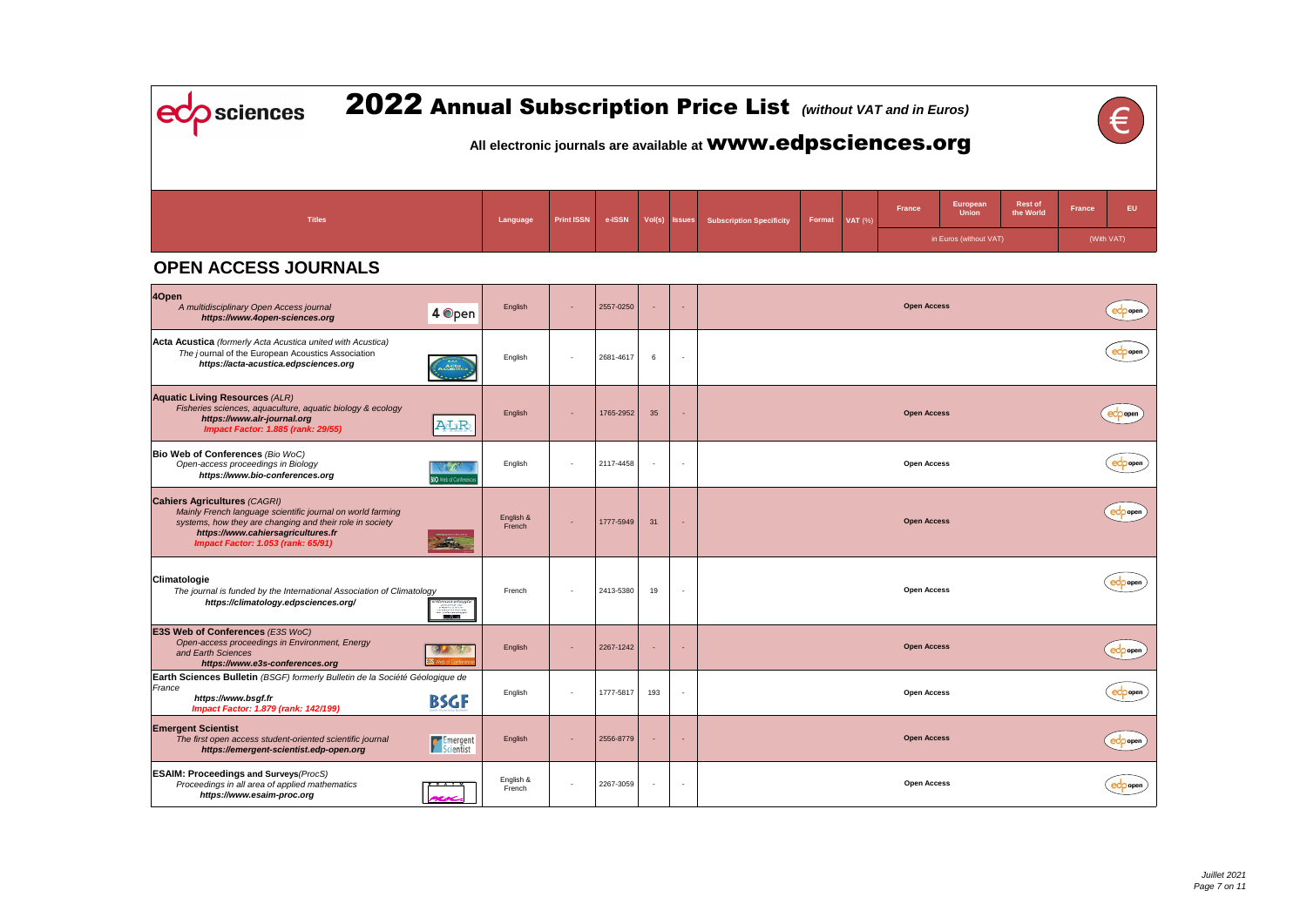| Euros)<br>org            |                             |               | $\epsilon$      |
|--------------------------|-----------------------------|---------------|-----------------|
| European<br><b>Union</b> | <b>Rest of</b><br>the World | <b>France</b> | EU              |
| in Euros (without VAT)   |                             | (With VAT)    |                 |
| cess:                    |                             |               | open<br>e       |
| cess:                    |                             |               | eco open        |
| cess:                    |                             |               | eco open        |
| cess:                    |                             |               | $\bigcirc$ open |
| cess:                    |                             |               | $ec$ popen      |
| <b>cess:</b>             |                             |               | open            |
| <b>cess:</b>             |                             |               | $\epsilon$      |
| cess:                    |                             |               | $\epsilon$      |
| <b>cess:</b>             |                             |               | $\epsilon$      |
| cess:                    |                             |               | ecoppen         |

| 2022 Annual Subscription Price List (Without VAT and in Euros)<br>sciences                                                                                                                                 |                                        |                   |           |                |                          |                                                                     |        |        |                    |                                               |
|------------------------------------------------------------------------------------------------------------------------------------------------------------------------------------------------------------|----------------------------------------|-------------------|-----------|----------------|--------------------------|---------------------------------------------------------------------|--------|--------|--------------------|-----------------------------------------------|
|                                                                                                                                                                                                            |                                        |                   |           |                |                          | All electronic journals are available at <b>WWW.edpsciences.org</b> |        |        |                    |                                               |
| <b>Titles</b>                                                                                                                                                                                              | Language                               | <b>Print ISSN</b> | e-ISSN    | Vol(s)         | <b>Issues</b>            | <b>Subscription Specificity</b>                                     | Format | VAT(%) | <b>France</b>      | European<br><b>Union</b><br>in Euros (without |
| European Physical Journal - Applied Metamaterials (The) - (EPJ AM)<br>An open access platform for multidisciplinary reasearchers<br>to exchange information on metamaterials<br>https://epjam.edp-open.org | English                                |                   | 2272-2394 | $\sim$         |                          |                                                                     |        |        | <b>Open Access</b> |                                               |
| European Physical Journal C (The) - (EPJ C)<br>Particles and Fields<br>https://epjc.epj.org<br><b>Impact Factor: 4.590 (rank: 28/29)</b>                                                                   | English                                |                   | 1434-6052 | ÷,             |                          |                                                                     |        |        | <b>Open Access</b> |                                               |
| European Physical Journal DS (The) - (EPJ DS)<br>Data Science<br>https://epjds.epj.org<br><b>EP</b> J Pata<br><b>Impact Factor: 3.184 (rank: 26/108)</b>                                                   | English                                |                   | 2193-1127 |                |                          |                                                                     |        |        | <b>Open Access</b> |                                               |
| European Physical Journal N (The) - (EPJ N)<br><b>Nuclear Sciences &amp; Technologies</b><br>iciear Sciences & Technolo<br>https://www.epj-n.org                                                           | English                                |                   | 2491-9292 | $\sim$         |                          |                                                                     |        |        | <b>Open Access</b> |                                               |
| European Physical Journal Photovoltaics (The) - (EPJ PV)<br>An Open Access Journal in Photovoltaics<br>EP <sub>I</sub><br><b>IOTOVOLTAE</b><br>https://www.epj-pv.org                                      | English                                |                   | 2105-0716 | $\blacksquare$ |                          |                                                                     |        |        | <b>Open Access</b> |                                               |
| European Physical Journal - QT (The) - (EPJ QT)<br>Quantum Technology<br>https://epjqt.epj.org<br>$EPJ$ <sup>Quantur</sup><br><b>Impact Factor: 4.455 (rank: 15/99)</b>                                    | English                                |                   | 2196-0763 | $\overline{a}$ |                          |                                                                     |        |        | <b>Open Access</b> |                                               |
| European Physical Journal - TI (The) - (EPJ TI)<br>Techniques and Instrumentation<br>EPJ<br>https://epjti.epj.org                                                                                          | English                                |                   | 2195-7045 |                |                          |                                                                     |        |        | <b>Open Access</b> |                                               |
| European Physical Journal Web of Conferences (The) - (EPJ WoC)<br>Open-access proceedings in physics & related sciences<br>https://www.epj-conferences.org<br><b>EP</b> Web of Conferences                 | English                                |                   | 2100-014X | $\blacksquare$ | $\overline{\phantom{a}}$ |                                                                     |        |        | <b>Open Access</b> |                                               |
| Hydroécologie Appliquée (HA)<br>Impact de l'action de l'homme sur le milieu aquatique<br>https://www.hydroecologie.org                                                                                     | French with<br>abstracts<br>in English |                   | 1958-556X | ٠              |                          |                                                                     |        |        | <b>Open Access</b> |                                               |
| <b>Integrative Oncology &amp; Rehabilitation</b><br>Oncology rehabilitation including psychology and nutrition<br>https://ior.edpsciences.org/<br><b>IOR</b> integrative Oncolog                           |                                        |                   | Pending   |                |                          |                                                                     |        |        | <b>Open Access</b> |                                               |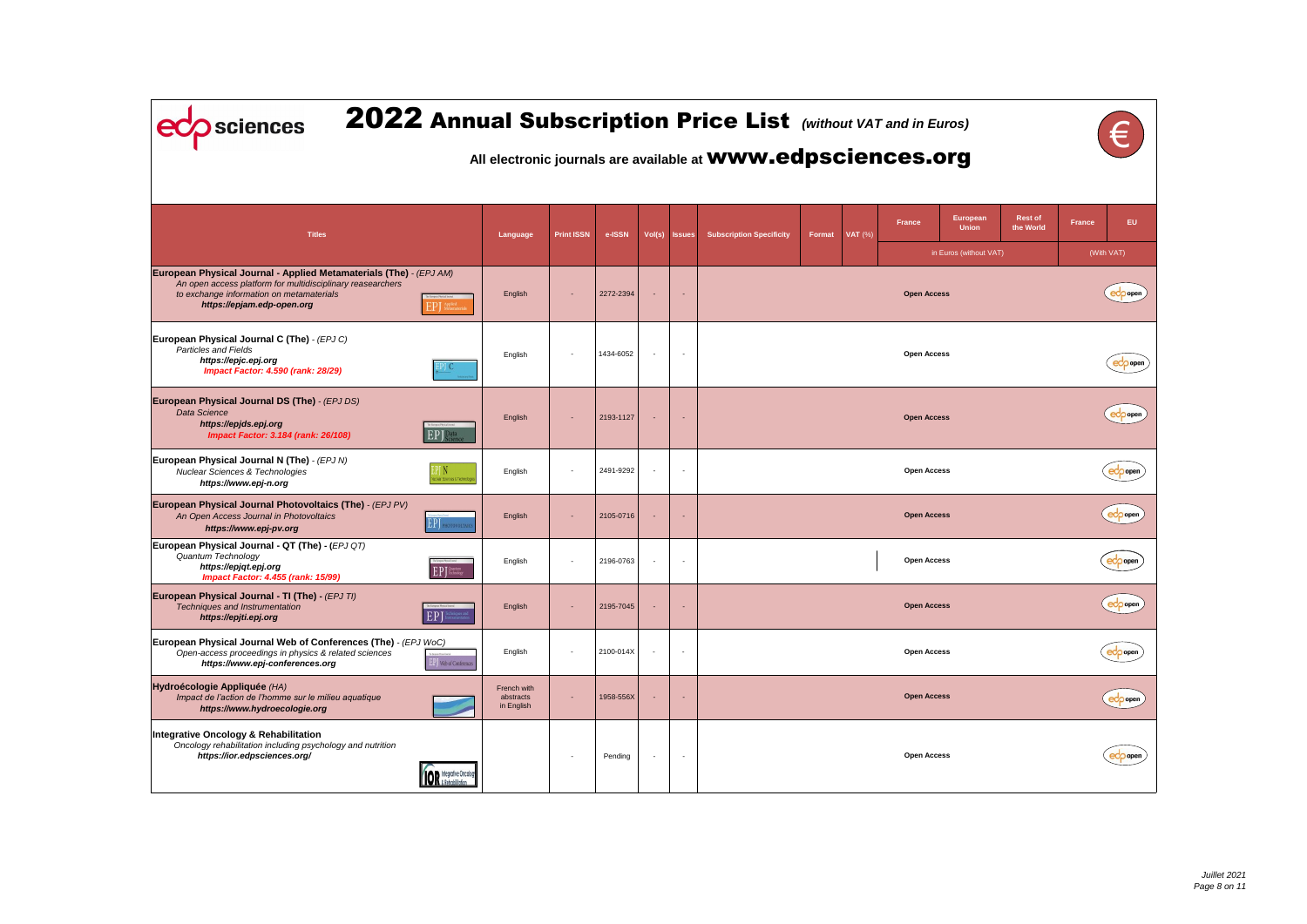| Euros)<br>org                      |                             |               | $\epsilon$                               |
|------------------------------------|-----------------------------|---------------|------------------------------------------|
| European<br><b>Union</b>           | <b>Rest of</b><br>the World | <b>France</b> | EU                                       |
| in Euros (without VAT)             |                             |               | (With VAT)                               |
| cess:                              |                             |               | ecoopen                                  |
| <b>VPU &amp; ASMDO Association</b> |                             |               | open                                     |
| cess:                              |                             |               | eco open                                 |
| cess:                              |                             |               | open                                     |
| cess:                              |                             |               | Open<br>$\mathbf e$                      |
| cess:                              |                             |               | open                                     |
| ${\sf cess}$                       |                             |               | $\overline{\mathsf{e}^{\mathsf{d}}$ open |
| cess:                              |                             |               | $ec$ open                                |
| cess:                              |                             |               | ecoopen                                  |
| cess:                              |                             |               | $e^{\phi}$ open                          |

| 2022 Annual Subscription Price List (Without VAT and in Euros)<br>sciences<br>All electronic journals are available at <b>WWW.edpsciences.org</b>                                                                                                                                                                                                                |          |                          |           |                          |                |                                 |        |                |                    |                                                       |    |  |  |
|------------------------------------------------------------------------------------------------------------------------------------------------------------------------------------------------------------------------------------------------------------------------------------------------------------------------------------------------------------------|----------|--------------------------|-----------|--------------------------|----------------|---------------------------------|--------|----------------|--------------------|-------------------------------------------------------|----|--|--|
| <b>Titles</b>                                                                                                                                                                                                                                                                                                                                                    | Language | <b>Print ISSN</b>        | e-ISSN    | Vol(s)                   | <b>Issues</b>  | <b>Subscription Specificity</b> | Format | <b>VAT</b> (%) | <b>France</b>      | <b>European</b><br><b>Union</b>                       | tŀ |  |  |
| <b>Integratrive Respiratory Medicine</b><br>Researches and progress in diagnostic methods on respiratory diseases<br>https://irm.edpsciences.org/<br>ntegrative<br>Respiratory<br><b>Medicine</b>                                                                                                                                                                |          |                          | 2740-4277 |                          |                |                                 |        |                | <b>Open Access</b> | in Euros (without VAT)                                |    |  |  |
| International Journal for Simulation and Multidisciplinary Design<br><b>Optimization</b> (IJSMDO)<br>Experimental and theoretical investigations<br>https://www.ijsmdo.org                                                                                                                                                                                       | English  |                          | 1779-6288 | 13                       |                |                                 |        |                |                    | Published in partnership with NPU & ASMDO Association |    |  |  |
| International Journal of Metrology and Quality Engineering (IJMQE)<br>Applied metrology and quality tools<br>emational Journal of Metrol<br>https://www.metrology-journal.org<br><mark>e</mark> d Chality Engineering                                                                                                                                            | English  |                          | 2107-6847 | 13                       |                |                                 |        |                | <b>Open Access</b> |                                                       |    |  |  |
| ITM Web of Conferences (ITM WoC)<br>Open-access proceedings in InformaTics & Mathematics<br>https://www.itm-conferences.org<br><b>ITM</b> Web of Conference:                                                                                                                                                                                                     | English  |                          | 2271-2097 | $\overline{\phantom{a}}$ |                |                                 |        |                | <b>Open Access</b> |                                                       |    |  |  |
| $J3eA$ ( $J3eA$ )<br>Journal sur l'enseignement des sciences et technologies<br><b>3eA</b><br>de l'information et des systèmes<br>https://www.j3ea.org                                                                                                                                                                                                           | French   | ٠                        | 1638-5705 | 21                       |                |                                 |        |                | <b>Open Access</b> |                                                       |    |  |  |
| Journal of Northwestern Polytechnical University - Xibei Gongye Daxue<br>Xuebao<br>It mainly publishes research results in aviation, aerospace,<br>marine science and engineering technology<br>学报<br>https://www.jnwpu.org/                                                                                                                                     | English  | 1000-2758                | 2609-7125 |                          |                |                                 |        |                | <b>Open Access</b> |                                                       |    |  |  |
| Journal of Oral Medicine & Oral Surgery (JOMOS)<br>Une publication de la Société Française de Chirurgie Orale<br><b>JOMOS</b><br>https://www.jomos.org                                                                                                                                                                                                           | English  |                          | 2608-1326 | 28                       |                |                                 |        |                | <b>Open Access</b> |                                                       |    |  |  |
| Journal of Space Weather and Space Climate (JSWSC)<br>A link between all the communities in space weather<br>and space climate<br>https://www.swsc-journal.org<br>mal of Space Weather<br><b>Impact Factor: 3.584 (rank: 27/68)</b><br>and Space Climate                                                                                                         | English  | $\overline{\phantom{a}}$ | 2115-7251 | 12                       |                |                                 |        |                | <b>Open Access</b> |                                                       |    |  |  |
| Journal of the European Optical Society - Rapid Publications (JEOS:RP)<br>It presents emerging technologies and outlining strategic goals<br>in optics and photonics.<br>https://jeos.edpsciences.org                                                                                                                                                            | English  |                          | 1990-2573 | 18                       | $\overline{4}$ |                                 |        |                | <b>Open Access</b> |                                                       |    |  |  |
| Journal of Viticulture & Enology - Ciencia e Tecnica Vitivinicola (CTV)<br>A scientific journal with original papers, technical notes<br>& bibliographical revisions of the different areas of the science<br>& technology of vineyard & wine sectors<br>CIÉNCIA E TÉCNICA VITIVINÍCOLA<br>Journal of Viticulture and Enology<br>https://www.ctv-jve-journal.org | English  |                          | 2416-3953 | $\sim$                   |                |                                 |        |                | <b>Open Access</b> |                                                       |    |  |  |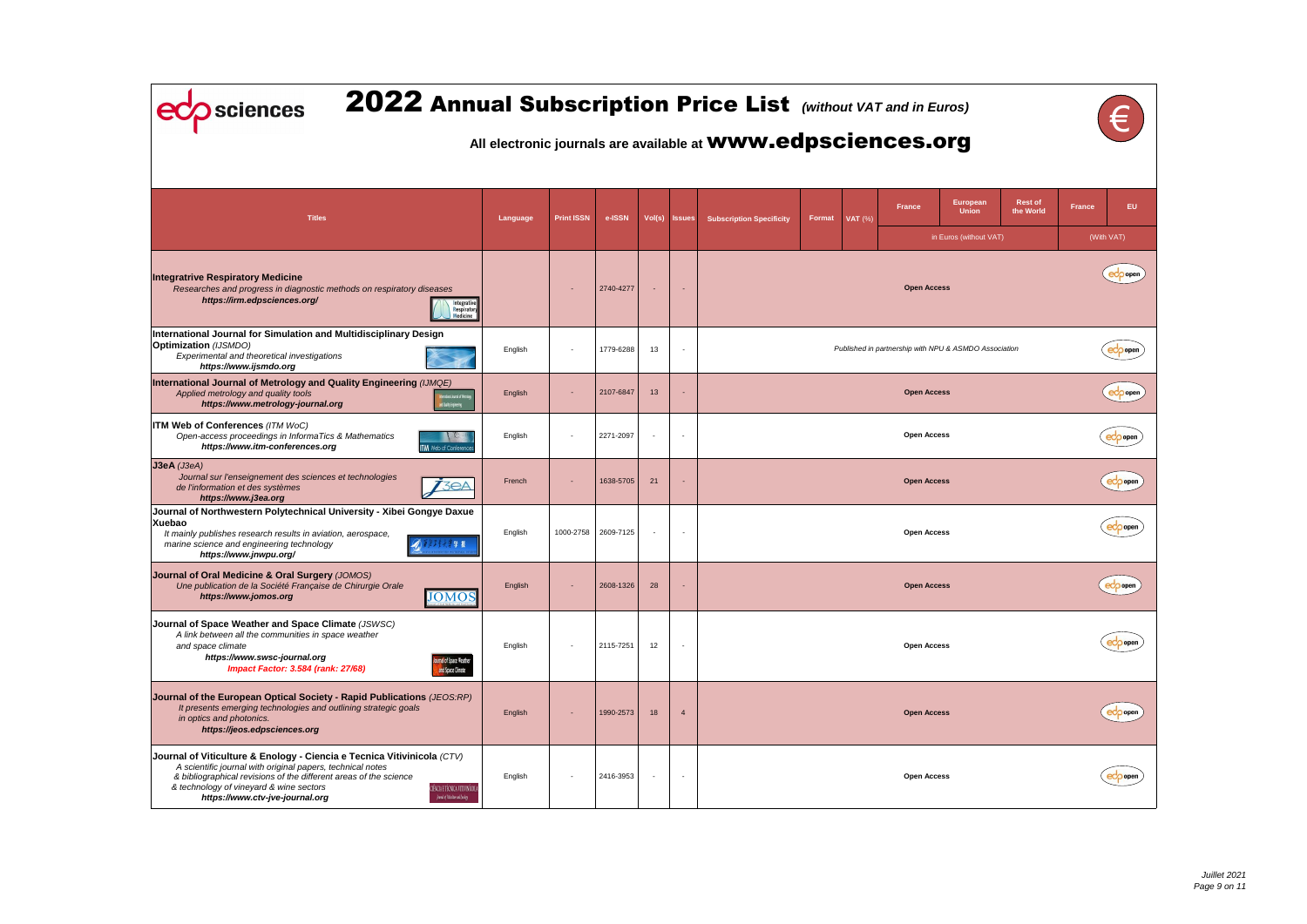| Euros)<br>org            |                      |               | $\epsilon$ |
|--------------------------|----------------------|---------------|------------|
| European<br><b>Union</b> | Rest of<br>the World | <b>France</b> | EU         |
| in Euros (without VAT)   |                      |               | (With VAT) |
| cess:                    |                      |               | ecoopen    |
| cess:                    |                      |               | ecoopen    |
| cess:                    |                      |               | eco open   |
| cess:                    |                      |               | $ec$ open  |
| cess:                    |                      |               | ecoopen    |
| cess:                    |                      |               | eco open   |
| cess:                    |                      | $\mathbf{e}$  | popen      |
| cess:                    |                      |               | ecoppen    |
| cess:<br>ind schedule    |                      |               | ecoppen    |
| cess:                    |                      |               | open       |

| <b>2022 Annual Subscription Price List</b> (without VAT and in Euros)<br>sciences                                                                                                                                                                                     |                                                       |                   |           |                |                          | All electronic journals are available at <b>WWW.edpsciences.org</b> |               |                |                                                                |
|-----------------------------------------------------------------------------------------------------------------------------------------------------------------------------------------------------------------------------------------------------------------------|-------------------------------------------------------|-------------------|-----------|----------------|--------------------------|---------------------------------------------------------------------|---------------|----------------|----------------------------------------------------------------|
| <b>Titles</b>                                                                                                                                                                                                                                                         | Language                                              | <b>Print ISSN</b> | e-ISSN    | Vol(s)         | <b>Issues</b>            | <b>Subscription Specificity</b>                                     | <b>Format</b> | <b>VAT</b> (%) | European<br><b>France</b><br><b>Union</b><br>in Euros (without |
| Les Cahiers de Myologie<br>Revue d'information francophone destinée aux professionnels<br>concernés ou intéréssés par une discipline en plein<br>développement, la myologie<br>https://www.cahiers-myologie.org                                                       | French                                                |                   | 2496-1558 |                |                          |                                                                     |               |                | <b>Open Access</b>                                             |
| <b>Manufacturing Review (MFREVIEW)</b><br>International peer-reviewed journal focused on providing<br>high level critique and advances of manufacturing topics<br>https://mfr.edp-open.org<br><b>Manufacturing Revier</b>                                             | English                                               |                   | 2265-4224 | 9              | $\overline{\phantom{a}}$ |                                                                     |               |                | <b>Open Access</b>                                             |
| <b>MATEC Web of Conferences (MATEC WoC)</b><br>Open-access proceedings in MATerials science,<br><b>Engineering and Chemistry</b><br>MATEC Web of Conferenc<br>https://www.matec-conferences.org                                                                       | English                                               |                   | 2261-236X |                | $\sim$                   |                                                                     |               |                | <b>Open Access</b>                                             |
| Mechanics & Industry (formerly Mécanique & Industries) (M&I)<br>An international journal on mechanical sciences<br>and engineering applications<br>https://www.mechanics-industry.org<br><b>Mechanics</b><br><b>XIndustry</b><br>Impact Factor: 0.913 (rank: 126/136) | English and<br>French<br>with abstracts<br>in English |                   | 2257-7750 | 23             | $\overline{\phantom{a}}$ |                                                                     |               |                | <b>Open Access</b>                                             |
| <b>National Science Open (NSO)</b><br>Is an open access journal that disseminate the most transformative<br>Research covering full arc of the physical, chemical, material<br>engineering, earth, information and life sciences                                       | English                                               |                   | Pending   |                |                          |                                                                     |               |                | <b>Open Access</b>                                             |
| Natures Sciences Sociétés (NSS)<br>Recherches et débats interdisciplinaires<br>https://www.nss-journal.org                                                                                                                                                            | French with<br>abstracts<br>in English                |                   | 1765-2979 | 30             | $\overline{4}$           |                                                                     |               |                | <b>Open Access</b>                                             |
| Oil Crops Lipids (OCL)<br>La revue dédiée aux corps gras et aux lipides<br>https://www.ocl-journal.org<br><b>OCL</b>                                                                                                                                                  | French &<br>English                                   |                   | 2257-6614 | 29             |                          |                                                                     |               |                | <b>Open Access</b>                                             |
| Parasite (PARASITE)<br>Journal de la Société Française de Parasitologie<br>https://www.parasite-journal.org<br><b>O PARASTE</b><br><b>Impact Factor: 3.000 (rank: 13/38)</b>                                                                                          | English with<br>abstracts<br>in french                |                   | 1776-1042 | 29             | $\overline{4}$           |                                                                     |               |                | <b>Open Access</b>                                             |
| Regenerative Medicine Research (RMR)<br>This journal publishes research relating to both<br>the fundamental and practical aspects of regenerative<br>medicine, with a particular emphasis on translational<br>research<br>https://www.regenmedres-journal.org         | English                                               |                   | 2050-490X |                |                          |                                                                     |               |                | <b>Open Access</b><br><b>Publication behind schedule</b>       |
| Renewable Energy and Environmental Sustainability (REES)<br>The aim of the journal is publishing innovative<br>articles in Renewable Energy<br>https://www.rees-journal.org                                                                                           | English                                               |                   | 2493-9439 | $\overline{7}$ | ч.                       |                                                                     |               |                | <b>Open Access</b>                                             |